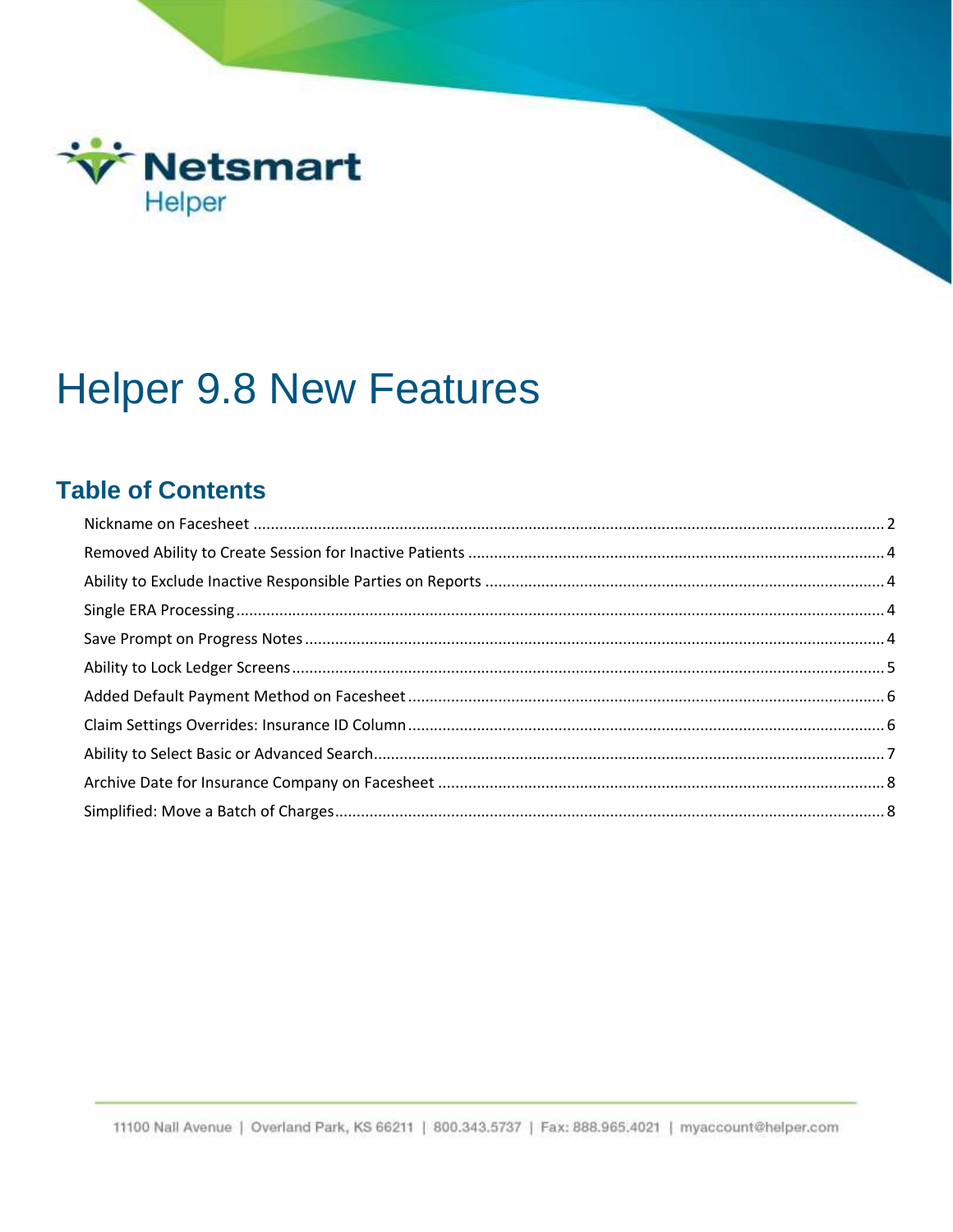11100 Nall Avenue | Overland Park, KS 66211 | 800.343.5737 | Fax: 888.965.4021 | myaccount@helper.com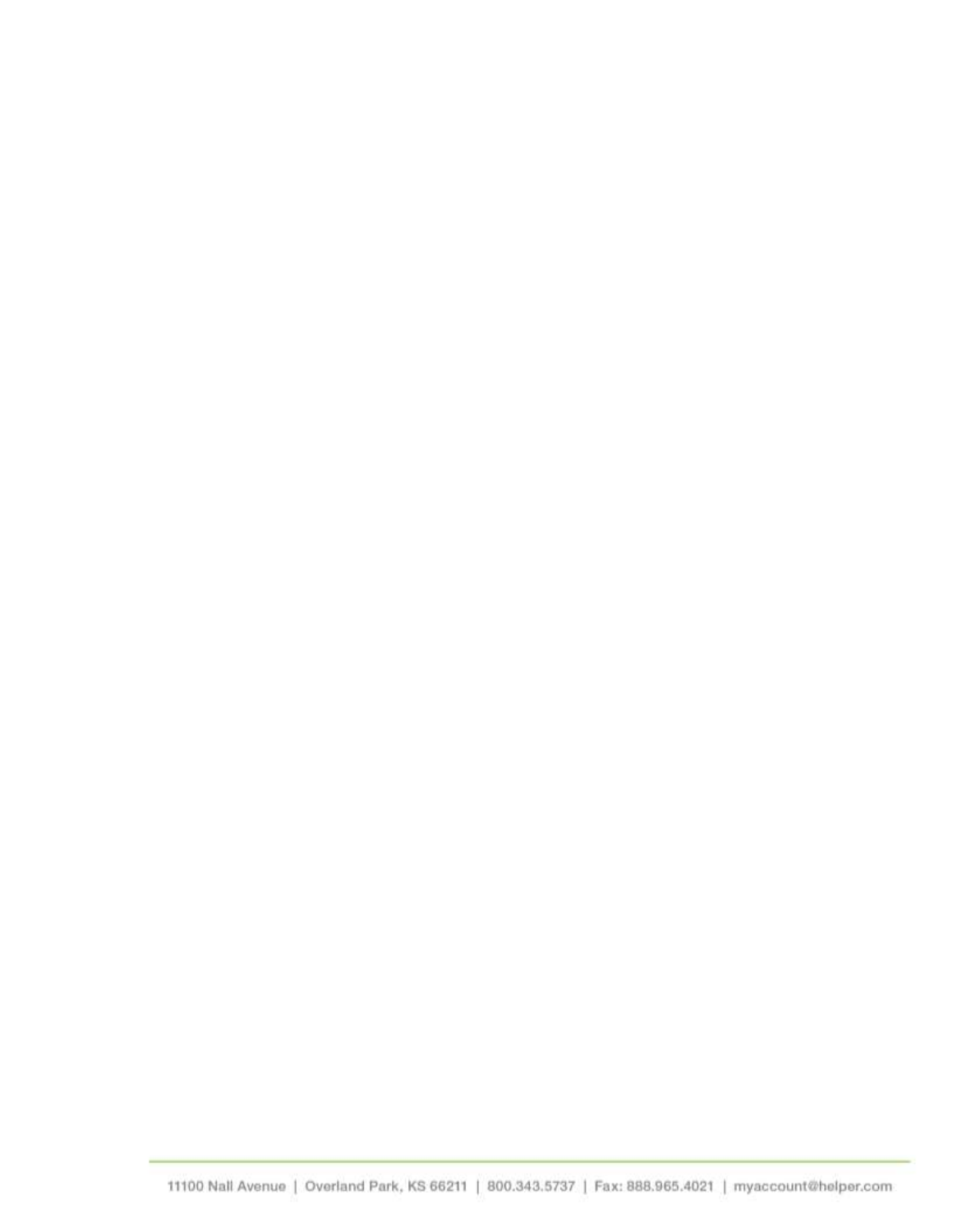# <span id="page-2-0"></span>**Nickname on Facesheet**

A new Nickname field was added to the facesheet, as shown below.

| Account number: A<br>First Name: William | Patient Library Links Appointment Reminders | M:3                     | Facesheet<br>Patient Info.<br>○ Additional Resp.<br>Parties |
|------------------------------------------|---------------------------------------------|-------------------------|-------------------------------------------------------------|
| Last Name: Gallagher                     |                                             | Nickname: Bill          | Attachments<br><b>Insurance Info</b>                        |
|                                          | Address: 15 Where am I RD                   |                         | C Claim Info.<br>O Insurance Co.                            |
| City, St., Zip: Malden                   |                                             | 64111<br>KS<br>$\cdots$ | <b>Billing Setup</b><br>O Defaults                          |
| $-1$                                     | $1111$ <i>Innel</i> and anne                | $-$                     | ○ Billing                                                   |

On the patient list screen, it will show as:

| Helper (9.8.0: (Bill) William J Gallagher<br>Web Register<br>Exit<br>Help<br>ities.      |                                                 |                |
|------------------------------------------------------------------------------------------|-------------------------------------------------|----------------|
| Q<br>M<br>$\sim$                                                                         | 듿                                               |                |
| CC Ledger<br>Transactions<br>Billing<br>Advanced Search<br>Hide Patients<br>Basic Search | BA<br>Rennet                                    |                |
| First Name Account # 55N<br>Lest Name<br>Search                                          |                                                 | Add Facesher   |
| Force columns to fit. Vitadx Columns                                                     | To search, click in any column and begin typing | Edit Facesheet |
| Accoun Last Na First Na Act Accou Flag                                                   | Nickname                                        | Progress Note  |
| Gallagh William<br>⊠<br>А                                                                | Bil                                             |                |
|                                                                                          |                                                 | Account Balan  |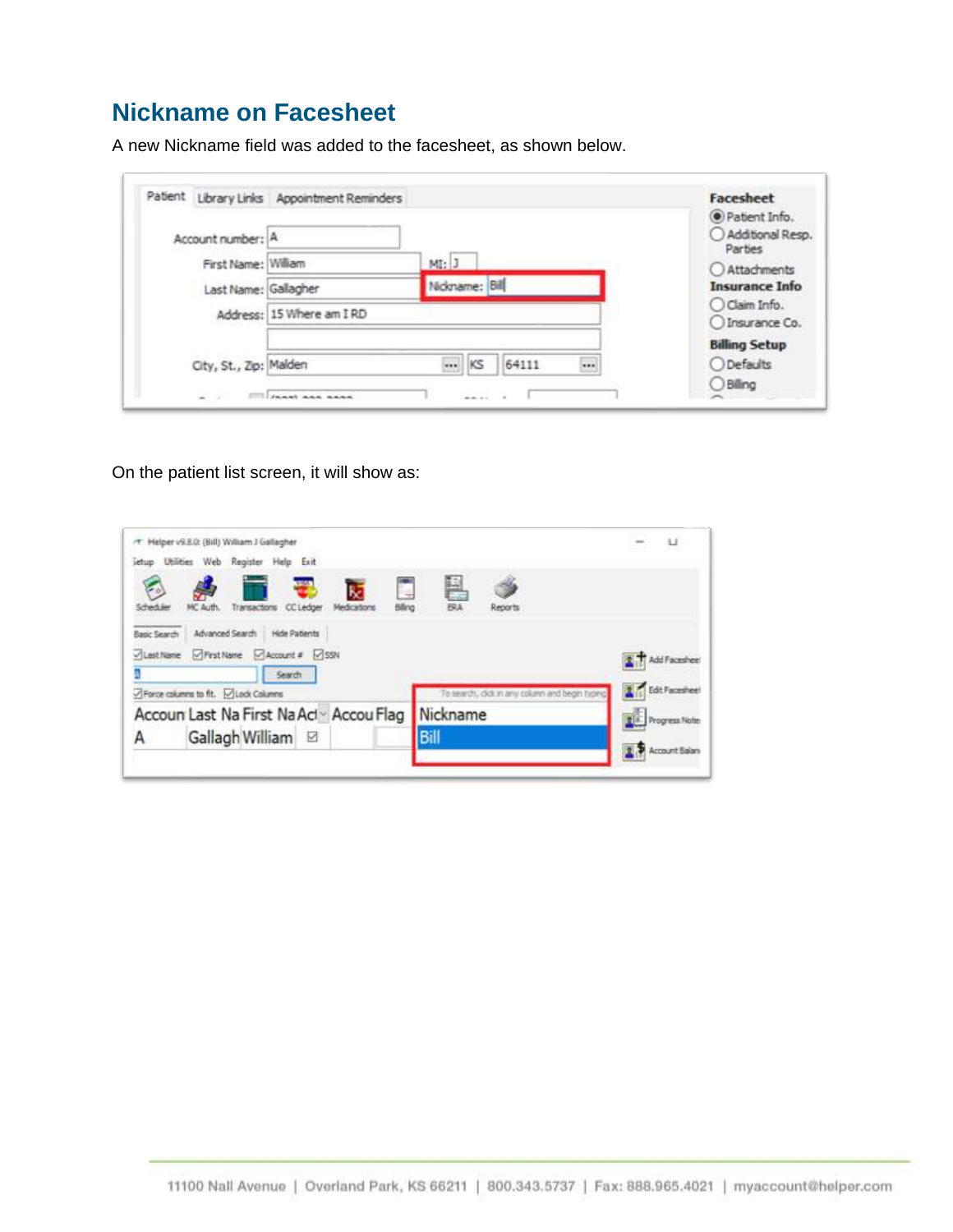To add the Nickname to the scheduler, open the **scheduler** and click on **Settings** on the bottom left. Then check the box to **Display patient nickname.**

| <b>Settings</b>                       |          |
|---------------------------------------|----------|
|                                       |          |
| Time scale 30 minutes<br>$\checkmark$ |          |
|                                       | am<br>12 |
| Oisplay openings in the List View     | 30       |
| Display openings that are at least    | 00<br>30 |
| 30 minutes long                       | 00       |
|                                       | 2<br>30  |
| Display Therapist initials            | 00       |
| Display appointment text              | 30       |
| Display patient nickname              | 00       |
|                                       | 30       |
| Select a date to view                 | 00<br>5. |
| Select appointments to display        | 30       |
| <b>Select Therapists to display</b>   | OO       |
| <b>Settings</b>                       | 30       |

When an appointment is created, the Nickname will be displayed at the beginning of the appointment.

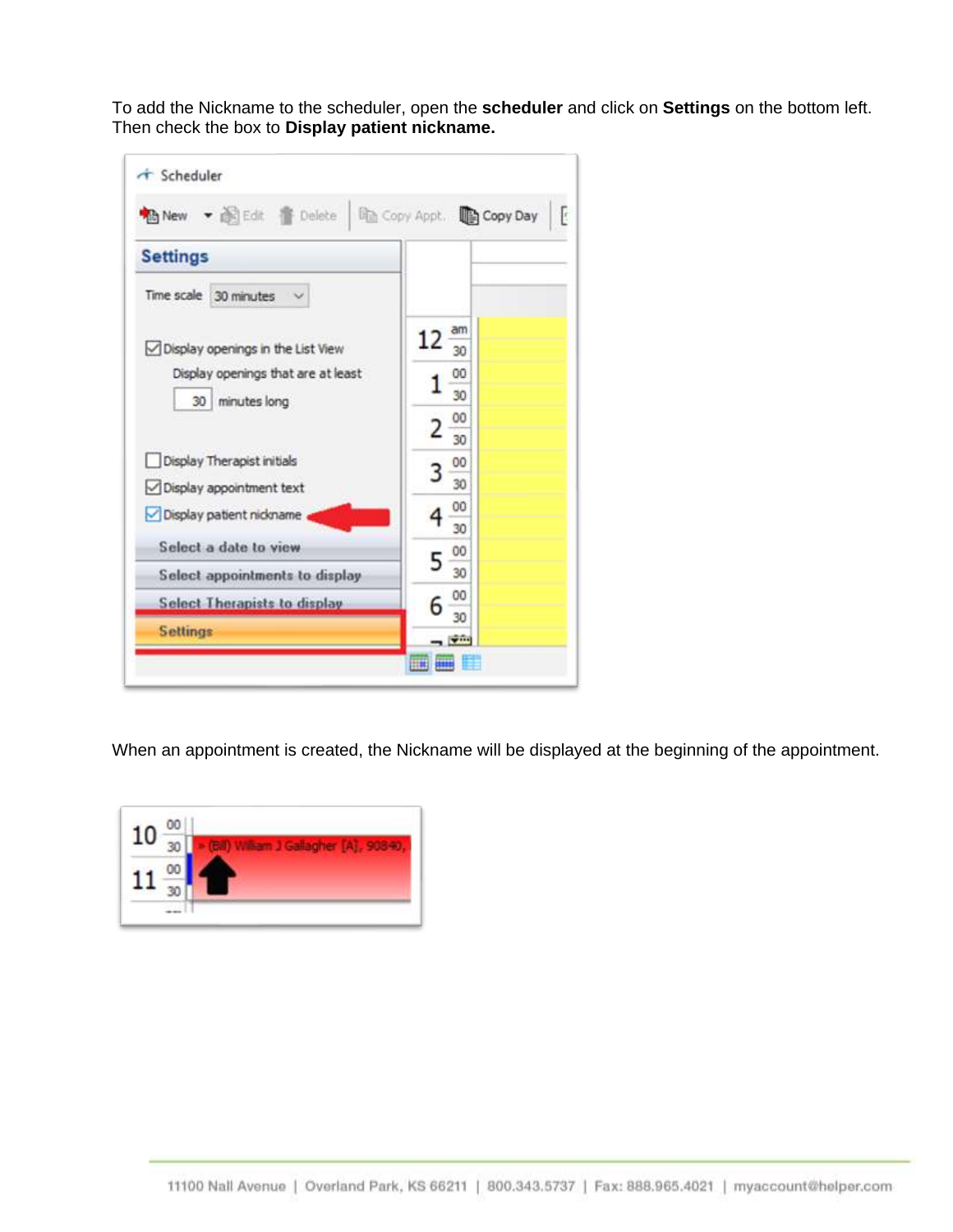## <span id="page-4-0"></span>**Removed Ability to Create Session for Inactive Patients**

If a patient is inactive, when attempting to add a session from the main screen, transaction ledger, or scheduler, a dialog will show stating that the patient is inactive, and a session cannot be added.

#### <span id="page-4-1"></span>**Ability to Exclude Inactive Responsible Parties on Reports**

Under the Billable Parties section in Select groups of patients, you can now deselect the inactive responsible party.

|                                                                                  | Billing Parties Billing Library Links 1 |  |
|----------------------------------------------------------------------------------|-----------------------------------------|--|
|                                                                                  | Use the following selection crit        |  |
| Billable parties                                                                 |                                         |  |
| Patient<br>$\sqrt{\text{Response}}$ Responsible Party #1<br>Responsible Party #2 |                                         |  |
|                                                                                  | Inactive Responsible parties            |  |
| <b>Septemary Ins.</b><br>Secondary Ins.<br>√ Inactive Ins.                       |                                         |  |
| Patient Status                                                                   |                                         |  |
| Active patients                                                                  |                                         |  |
| O Inactive patients                                                              |                                         |  |
|                                                                                  | Both inactive and active                |  |

#### <span id="page-4-2"></span>**Single ERA Processing**

You can now process a single ERA and the ERA screen will not close.

#### <span id="page-4-3"></span>**Save Prompt on Progress Notes**

When you close a Progress Note, you will be prompted save the note before closing.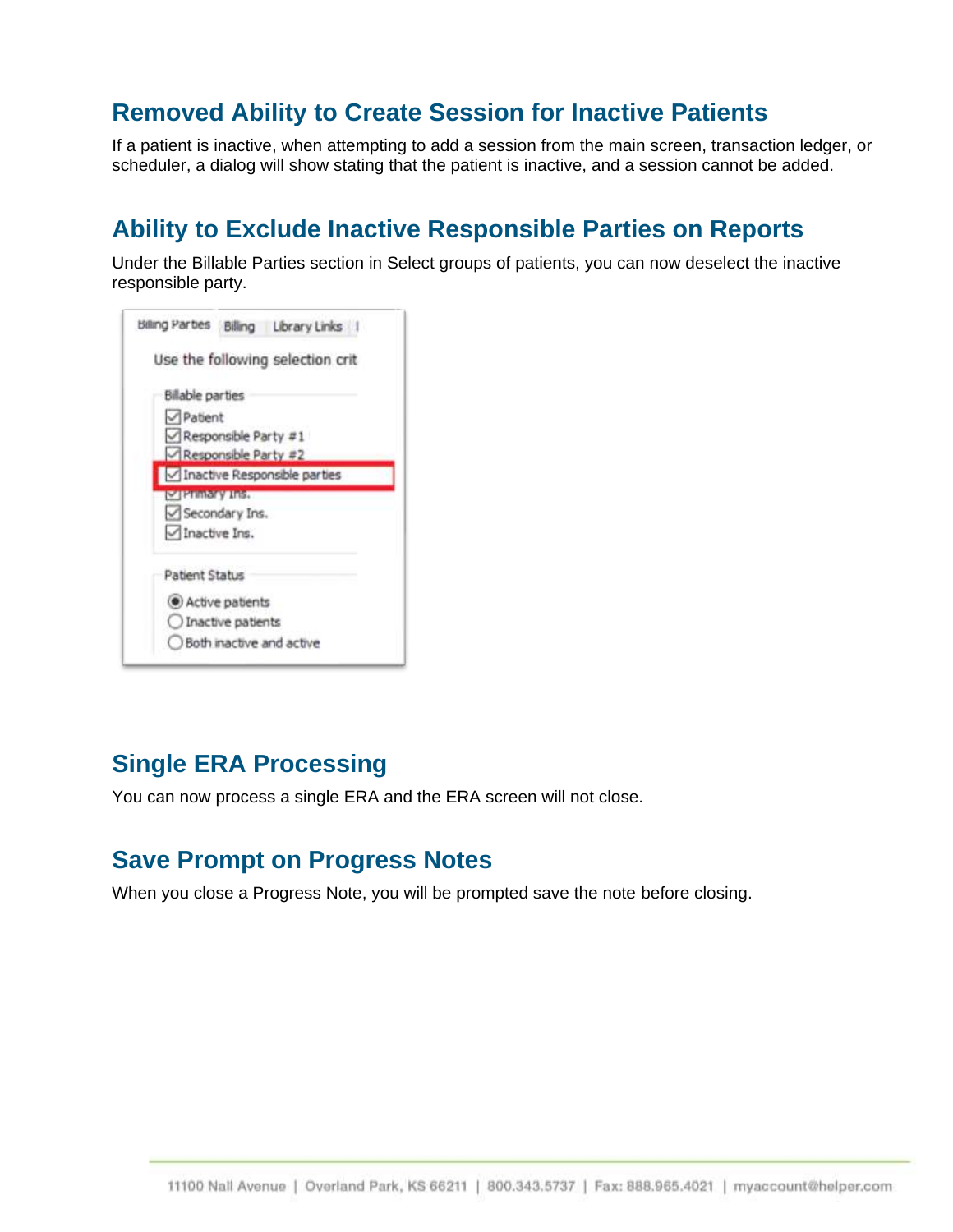# <span id="page-5-0"></span>**Ability to Lock Ledger Screens**

This new checkbox will allow you to lock the screen view. It will prevent the view from being changed accidentally. On the patient list screen, the option is just under the Advanced Search option, as shown below.

| Scheduler | etup Utilities Web Kegister Help Exit                                                                                        | MC Auth. Transactions | VISA | CC Ledger Medication |
|-----------|------------------------------------------------------------------------------------------------------------------------------|-----------------------|------|----------------------|
|           | Basic Search   Advanced Search   Hide Patients<br>Force columns to fit.   C Lock Columns<br>Drag a column header here to gre |                       |      |                      |
| AF        | <b>Account First Name</b><br>Alf                                                                                             |                       | Pest | △ Last Nam           |
| A J       | <b>Bob</b>                                                                                                                   |                       |      | Smith                |

On the Transaction ledger it will be on the bottom left.

|                   | Drag a column header here to group by that column |                             |                                     |                       |
|-------------------|---------------------------------------------------|-----------------------------|-------------------------------------|-----------------------|
| late<br>5/28/2021 | Amount<br>\$100.00                                | <b>Total Charge Patient</b> | \$100.00 (Bill) William J Gallagher | Transactio<br>Session |
| 1/28/2021         | \$100.00                                          |                             | \$100.00 (Bill) William J Gallagher | Session               |
| 7/30/2021         | \$100.00                                          |                             | \$100.00 (Bill) William J Gallagher | Session               |
| 1/3/2021          | \$100.00                                          |                             | \$100.00 (Bill) William J Gallagher | Session               |
| 1/11/2021         | \$100.00                                          |                             | \$100.00 (Bill) William J Gallagher | <b>Session</b>        |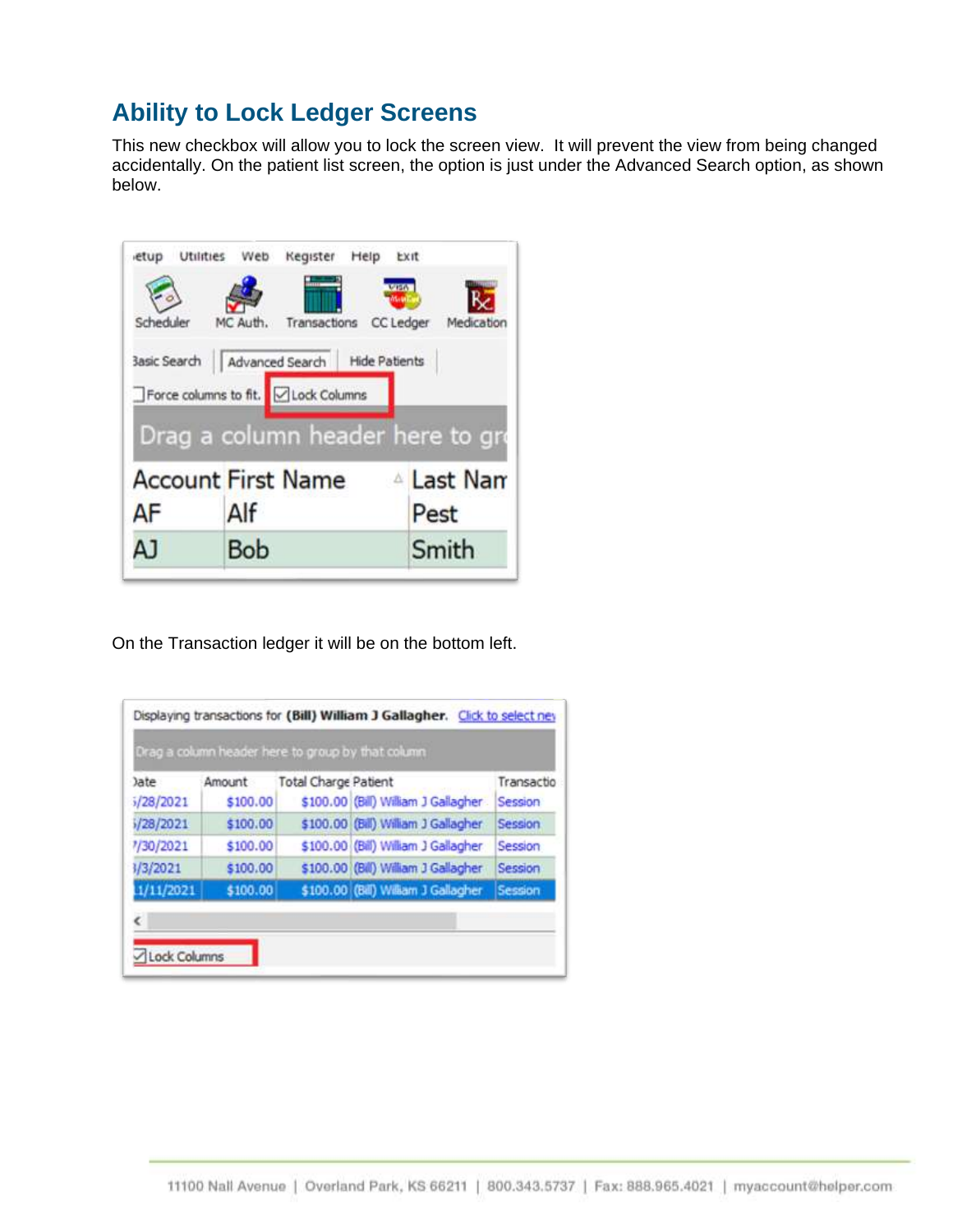## <span id="page-6-0"></span>**Added Default Payment Method on Facesheet**

This will allow you to specify by patient and/or responsible party's default payment method.

Edit the client facesheet. On the right side, go to **Defaults** then select the tab labeled **Payments** Click the 3-dot ellipsis for payment type and choose the payment type.

| <b>Payment</b><br>General Session | Adjustment ERA                                                                  | <b>Facesheet</b>                                  |
|-----------------------------------|---------------------------------------------------------------------------------|---------------------------------------------------|
| entry of payments.                | This helps speed data<br>The information here is copied into every new payment. | Patient Info.<br>Additional Resp.<br>Parties      |
|                                   |                                                                                 | C Attachments                                     |
|                                   |                                                                                 | <b>Insurance Info</b><br>C Claim Info.            |
|                                   |                                                                                 | O Insurance Co.                                   |
| Method of Payment                 |                                                                                 | <b>Billing Setup</b>                              |
| Responsible Party                 | Gallagher, William                                                              | <b>O</b> Defaults                                 |
|                                   |                                                                                 | O Billing<br>Access Time &<br><b>Continued by</b> |

#### <span id="page-6-1"></span>**Claim Settings Overrides: Insurance ID Column**

When you add an override in the therapist claim setting, it will now display the insurance company ID. This will allow you to know which insurance company has been added when there are multiple insurance companies with the same number.

|  | ID Status Company Name A Address 1 Address 2 City St Zip Code |                 |  |              |
|--|---------------------------------------------------------------|-----------------|--|--------------|
|  | Blue Cross Blue Shi P.O. Box -                                |                 |  | Kan MO 64141 |
|  | <b>Empire</b>                                                 |                 |  |              |
|  | Medicare                                                      |                 |  |              |
|  | Medicare of KS                                                | <b>P.O. Roy</b> |  |              |

|                       | Therapist: Newman, Chris                                               |  |
|-----------------------|------------------------------------------------------------------------|--|
|                       | <b>Insurance: Blue Cross Blue Shield of Kansas City</b>                |  |
| Insurance ID: A       |                                                                        |  |
| Entity Type: @ Person | O Non-Person Entity                                                    |  |
| Facility:             |                                                                        |  |
|                       | Pay-To Provider: Use the Provider as the Pay-to Provider (loop 2010AB) |  |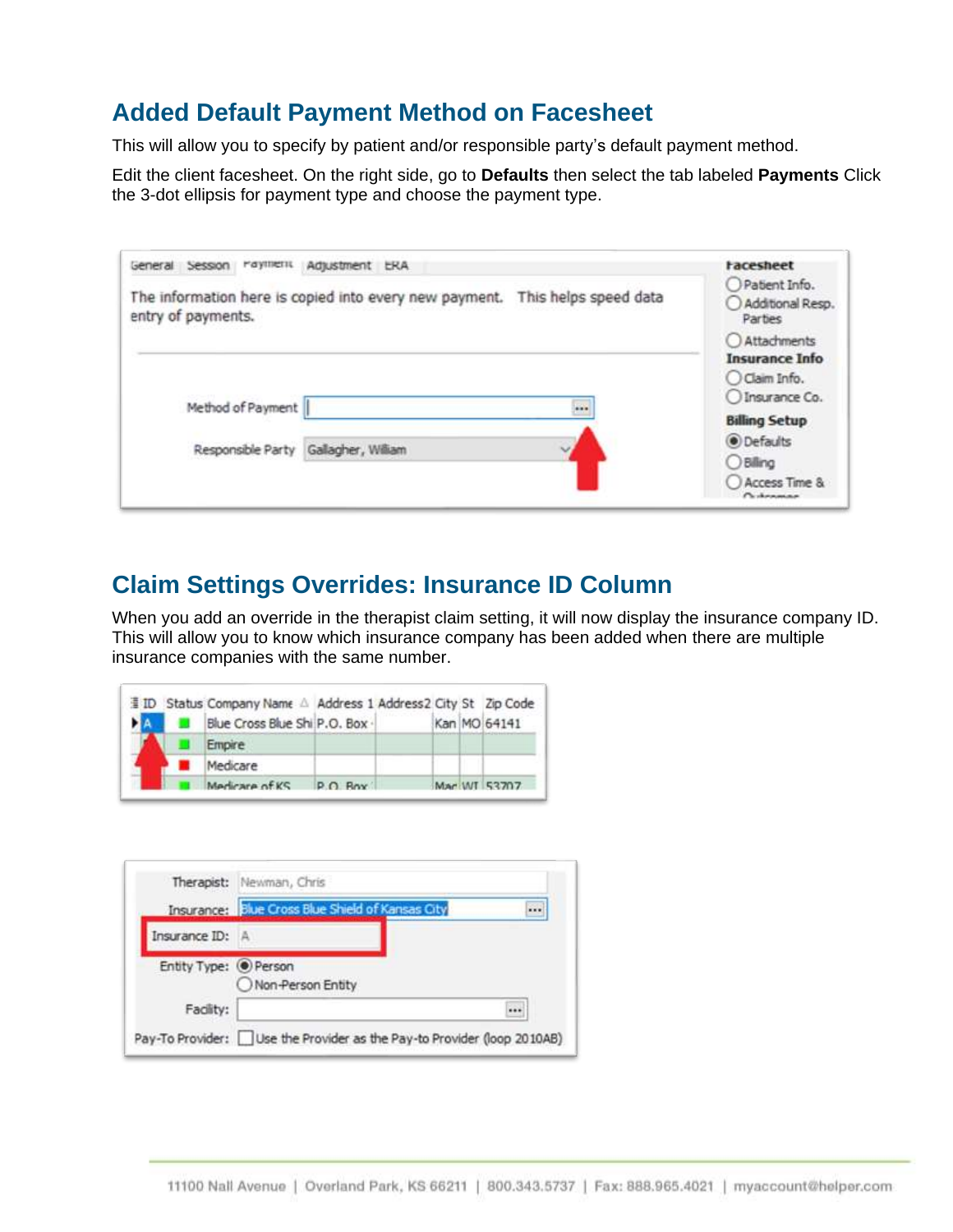# <span id="page-7-0"></span>**Ability to Select Basic or Advanced Search**

When Helper is launched, you now have the ability to set Basic or Advanced Search. Click on **Setup** at the top left of the Helper screen, then select **Preferences**.



On the **Preferences** screen, select **Ledgers**. At the bottom of this screen, choose **Basic** or **Advanced Search**.

| v ku General<br><b>GB</b> Features<br>Screens & Sounds<br>di Ledgers      | Ledgers<br>Ledgers                |                                      |       |
|---------------------------------------------------------------------------|-----------------------------------|--------------------------------------|-------|
| <b>B</b> Libraries<br>$\vee$ $\frac{m}{10}$ Defaults                      | $f$ Font                          | Sample Font                          | Reset |
| <b>码 Facesheet</b><br><b>In</b> Session<br><b>R</b> Payment<br>Adjustment | Patient List                      | Use alternating colors for each row. |       |
| B Insurance Library<br>Scheduler<br>Managed Care                          | $F$ Eont                          | Sample Font                          | Reset |
| <b>KM</b> Credit Card Processing<br>ClaimsConnect                         |                                   | Use alternating colors for each row. |       |
|                                                                           | Patient List Default Search       |                                      |       |
|                                                                           | · Basic Search<br>Advanced Search |                                      |       |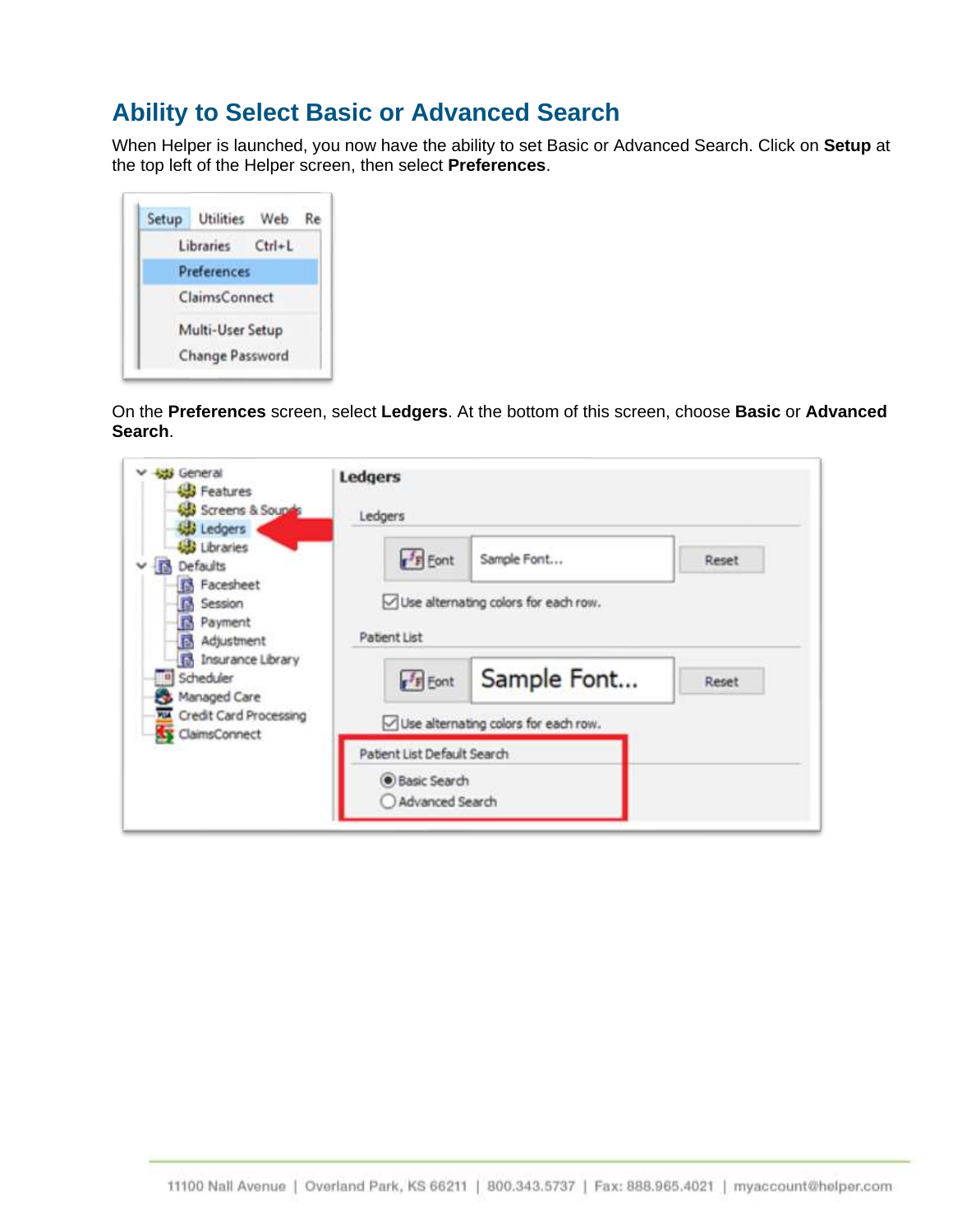# <span id="page-8-0"></span>**Archive Date for Insurance Company on Facesheet**

When archiving and insurance company in a facesheet, it will now include the archive date.

|                             | Primary        | Secondary | Imclve.   |                   |                     |
|-----------------------------|----------------|-----------|-----------|-------------------|---------------------|
|                             |                |           |           |                   |                     |
| itatus                      | First Name     |           | Last Name | Insurance Company | Inactivated On      |
|                             |                |           |           |                   |                     |
| <b><i><u>rimary</u></i></b> | Rob            | Gallagher |           | Medicare of KS    |                     |
| nactive                     | <b>William</b> |           | Gallagher | Medicare of KS    | 11/17/2021 08:25 AM |

## <span id="page-8-1"></span>**Simplified: Move a Batch of Charges**

When moving sessions back to Ready to Send using the **Move a Batch of Charges**, you can now select a range of charges to move. In the Billing Ledger, select the **Move a Batch of Charges** button.

| <b>凸 Print Bills</b>            | <b>Q</b> Edit Session                  | <sup>(12)</sup> Eilter Transactions |
|---------------------------------|----------------------------------------|-------------------------------------|
| Print Claims                    | View History                           | ○ Display for current patient only. |
| Submit Claims Electronically    | <b>E.</b> Payment Tracking             | Patient Resp. Party Insurance       |
| Ready to Send<br>Sent<br>Closed |                                        |                                     |
| <b>Balance Due</b>              | 0.00 Move all paid charges to 'Closed' | Move a Batch of Charges             |
|                                 |                                        |                                     |

Click **Next** the following screen.